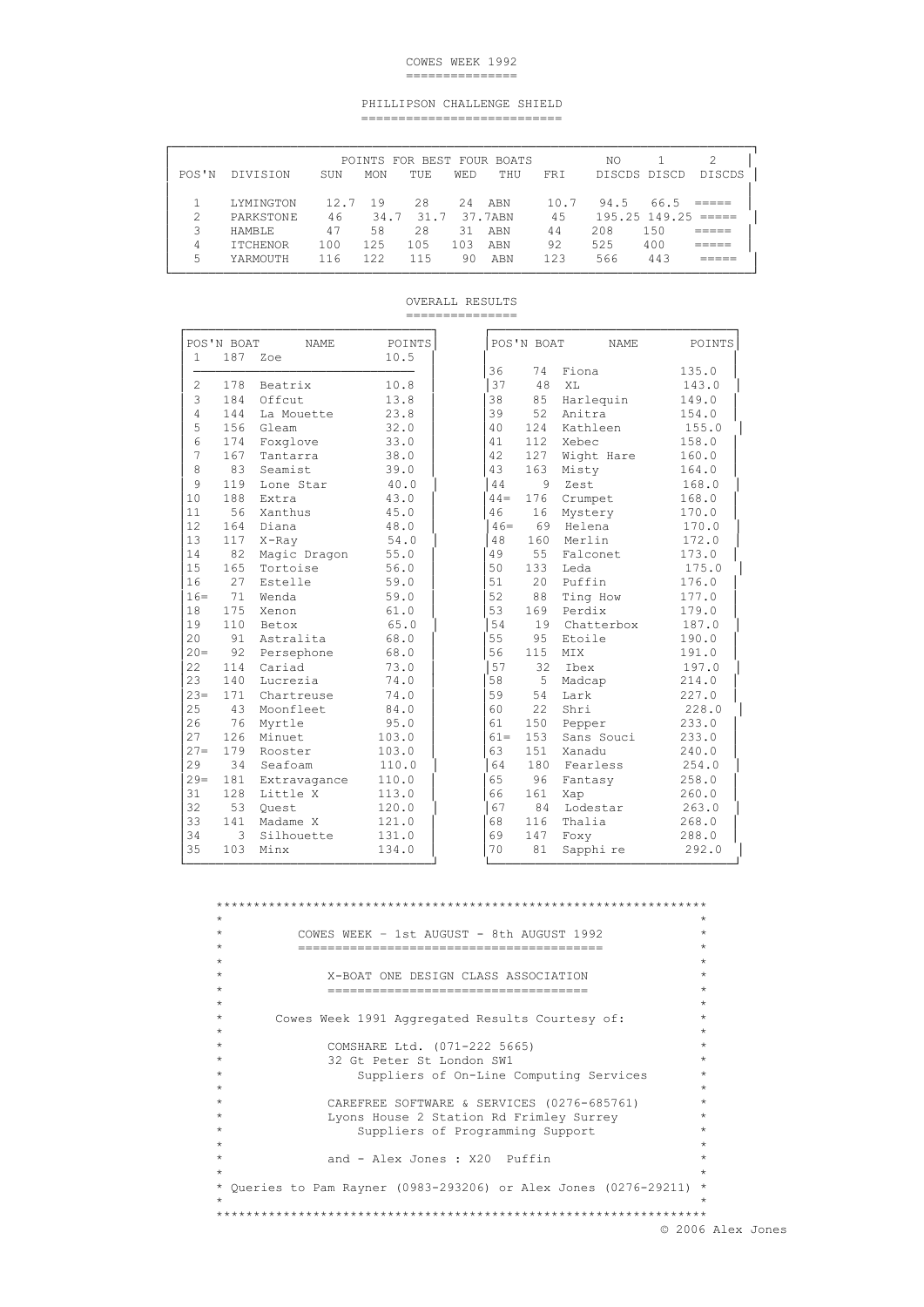COWES

|                      |         | RACES<br>POINTS   | POINTS TOTALS             |                                     |
|----------------------|---------|-------------------|---------------------------|-------------------------------------|
| PROVISIONAL OR FINAL | 同川<br>F |                   | NO                        | POSITION                            |
| DAY                  | SA SU   | MO TU WE TH FR SA | $DIS -$<br>DIS-<br>$DIS-$ | LIST                                |
| DATE                 |         | 5.<br>h           | CARD<br>CARDS<br>CARDS    |                                     |
| NAME<br>BOAT         |         |                   |                           | POINTS<br>POS'N BOAT<br><b>NAME</b> |
| 20 Puffin            | 48 431  | 38 47 48 43 AB 50 | 176<br>226<br>$=====$     | 176.0<br>Puffin<br>20               |
| 32 Ibex              | 49 REN  | 40 RE 52 53 AB 52 | 268<br>197<br>_____       | 197.0<br>32<br>Ibex                 |
|                      |         |                   |                           |                                     |

| -<br>-<br>--<br>_ |  |
|-------------------|--|

| ======                     |              |                |          |             |       |                         |     |    |         |               |                                          |                |            |              |        |
|----------------------------|--------------|----------------|----------|-------------|-------|-------------------------|-----|----|---------|---------------|------------------------------------------|----------------|------------|--------------|--------|
|                            |              |                |          | POINTS      |       | <b>RACES</b>            |     |    |         | POINTS TOTALS |                                          |                |            |              |        |
| PROVISIONAL OR FINAL       | F            | F              | F        | $\mathbf F$ | F     | F                       | F   | F  | NO.     | 1             | $\mathfrak{D}$                           |                |            | POSITION     |        |
| <b>DAY</b>                 | SA           | SU             | MO.      | TU          | WF.   | TН                      | FR. | SA | $DIS -$ | $DIS-$        | $DIS-$                                   |                |            | LIST         |        |
| DATE                       | $\mathbf{1}$ | $\overline{2}$ | 3        | 4           | 5     | 6                       |     | 8  | CARDS   | CARD          | CARDS                                    |                |            |              |        |
| <b>NAME</b><br><b>BOAT</b> |              |                |          |             |       |                         |     |    |         |               |                                          |                | POS'N BOAT | NAME         | POINTS |
| 19 Chatterbox              | NS.          | 47             |          |             |       | 39 56 51 46 AB 51       |     |    | 243     | 187           | =====                                    | 1              | 174        | Foxglove     | 33.0   |
| 22 Shri                    | <b>RE</b>    | 36             |          |             |       | $NS$ 49 DO 34 AB ==     |     |    | 301     | 228           | $\qquad \qquad = \qquad \qquad = \qquad$ | $\overline{c}$ | 82         | Magic Dragon | 55.0   |
| 27 Estelle                 | 23           | -51            |          |             |       | 14 21 11 13 AB 23       |     |    | 82      | 59            | =====                                    | 3              | 2.7        | Estelle      | 59.0   |
| 54 Lark                    | 37           | 34             |          |             |       | NS 53 RE 30 AB NS       |     |    | 300     | 227           |                                          | $\beta =$      | 71         | Wenda        | 59.0   |
| 71 Wenda                   | 21           | 4 <sup>1</sup> |          | 2 1 3       |       | $8 \, 36 \, AB ==$      |     |    | 132     | 59            | $\qquad \qquad = \qquad \qquad = \qquad$ | 5.             | 91         | Astralita    | 68.0   |
| 81 Sapphire                |              | 50 NS          |          |             |       | $NS == == == AR ==$     |     |    | 365     | 292           | =====                                    | 6              | 140        | Lucrezia     | 74.0   |
| 82 Magic Dragon            | 17           | 14             | RE 22 12 |             |       | 8 AB 13                 |     |    | 126     | 55            | =====                                    | $6 =$          | 171        | Chartreuse   | 74.0   |
| 84 Lodestar                |              | DO NS          |          |             |       | $NS$ 44 $NS$ == AB $NS$ |     |    | 336     | 263           | =====                                    | 8              | 179        | Rooster      | 103.0  |
| 91 Astralita               | 41           | 39 I           | 19 30 RE |             |       | 4 AB 15                 |     |    | 139     | 68            | =====                                    | 9              | 128        | Little X     | 113.0  |
| 96 Fantasy                 | ND.          | 44 I           |          |             |       | RE RE NS 45 AB ND       |     |    | 331     | 258           | =====                                    | 10             | 124        | Kathleen     | 155.0  |
| 124 Kathleen               |              | NS NS          |          |             |       | NS 32 28 22 AB NS       |     |    | 228     | 155           | $=$ $=$ $=$ $=$                          | 11             | 127        | Wight Hare   | 160.0  |
| 127 Wight Hare             | 25           | -38 II         |          |             |       | NS 50 46 26 AB 38       |     |    | 233     | 160           | =====                                    | 12             | 19         | Chatterbox   | 187.0  |
| 128 Little X               | 14           | 21             |          |             |       | 28 41 43 14 AB 30       |     |    | 156     | 113           | =====                                    | 13             | 54         | Lark         | 227.0  |
| 140 Lucrezia               |              | 35 NS          | 18 17    |             |       | 7 32 AB 41              |     |    | 115     | 74            | =====                                    | 14             | 22         | Shri         | 228.0  |
| 150 Pepper                 | $= -$        | 45 II          |          |             |       | RE 54 53 55 AB RE       |     |    | 304     | 233           | =====                                    | 15             | 150        | Pepper       | 233.0  |
| 171 Chartreuse             | NS.          | 19             | RF.      |             | 9 2 7 | 31 AB                   |     |    | 145     | 74            | =====                                    | 16             | 180        | Fearless     | 254.0  |
| 174 Foxglove               | 20           | -3 II          | 16 19    |             | 2     | 6 AB                    |     | 9  | 52      | 33            | =====                                    | 17             | 96         | Fantasy      | 258.0  |
| 179 Rooster                | 27           | 16             |          |             |       | 15 23 DQ 16 AB 49       |     |    | 175     | 103           | $=$ $=$ $=$ $=$                          | 18             | 84         | Lodestar     | 263.0  |
| 180 Fearless               |              | 4631           |          |             |       | RE 39 RE NS AB NS       |     |    | 327     | 254           | =====                                    | 19             | 81         | Sapphire     | 292.0  |

ITCHENOR<br>========

| .=======             |       |        |                   |        |                   |    |       |   |         |               |        |    |            |              |        |
|----------------------|-------|--------|-------------------|--------|-------------------|----|-------|---|---------|---------------|--------|----|------------|--------------|--------|
|                      |       |        |                   | POINTS |                   |    | RACES |   |         | POINTS TOTALS |        |    |            |              |        |
| PROVISIONAL OR FINAL | F     | FI     |                   | F      | F                 | F  | F     | F | NO.     |               |        |    |            | POSITION     |        |
| <b>DAY</b>           | SA    | SU     | MO.               | TU     | WE                | TH | FR SA |   | $DIS -$ | $DIS-$        | $DIS-$ |    |            | LIST         |        |
| DATE                 |       | $\sim$ |                   | 4      | 5.                | 6  |       | 8 | CARDS   | CARD          | CARDS  |    |            |              |        |
| NAME<br>BOAT         |       |        |                   |        |                   |    |       |   |         |               |        |    | POS'N BOAT | NAME         | POINTS |
| 16 Mystery           | 16    | 20     | RE 33 29 RE AB 37 |        |                   |    |       |   | 241     | 170           | =====  |    | 114        | Cariad       | 73.0   |
| 52 Anitra            | 24    | 2.7    |                   |        | 32 RE 40 24 AB 58 |    |       |   | 225     | 154           | =====  | 2  | 181        | Extravagance | 110.0  |
| 103 Minx             | 39    | -221   | RE 43             |        | 39 40             |    | AB 12 |   | 205     | 134           | =====  | 3  | 141        | Madame X     | 121.0  |
| 112 Xebec            | $=$   | $==$   |                   |        | RE 31 30 52 AB 45 |    |       |   | 229     | 158           | =====  | 4  | 103        | Minx         | 134.0  |
| 114 Cariad           | $= -$ | $=$    |                   |        | 22 27 13 11 AB 28 |    |       |   | 101     | 73            | =====  | 5  | 52         | Anitra       | 154.0  |
| 116 Thalia           | $==$  | NS     |                   |        | NS RE NS RE AB 53 |    |       |   | 341     | 268           | =====  | 6  | 112.       | Xebec        | 158.0  |
| 141 Madame X         | 36    | 26     |                   |        | 29 34 33 50 AB 25 |    |       |   | 171     | 121           | =====  |    | 16         | Mystery      | 170.0  |
| 151 Xanadu           | $==$  | NSI    |                   |        | RE 52 NS 44 AB == |    |       |   | 313     | 240           | =====  | 8  | 169        | Perdix       | 179.0  |
| 169 Perdix           | $==$  | 30     |                   |        | 36 48 NS 48 AB 47 |    |       |   | 252     | 179           | =====  | 9  | 151        | Xanadu       | 240.0  |
| 181 Extravagance     | 26    | 25     | 17                |        | 38 DO 28 AB 27    |    |       |   | 182     | 110           | =====  | 10 | 116        | Thalia       | 268.0  |
|                      |       |        |                   |        |                   |    |       |   |         |               |        |    |            |              |        |

╘═════╩╧═════════════════════╝<br>╘═════╩╧═══════════════════╝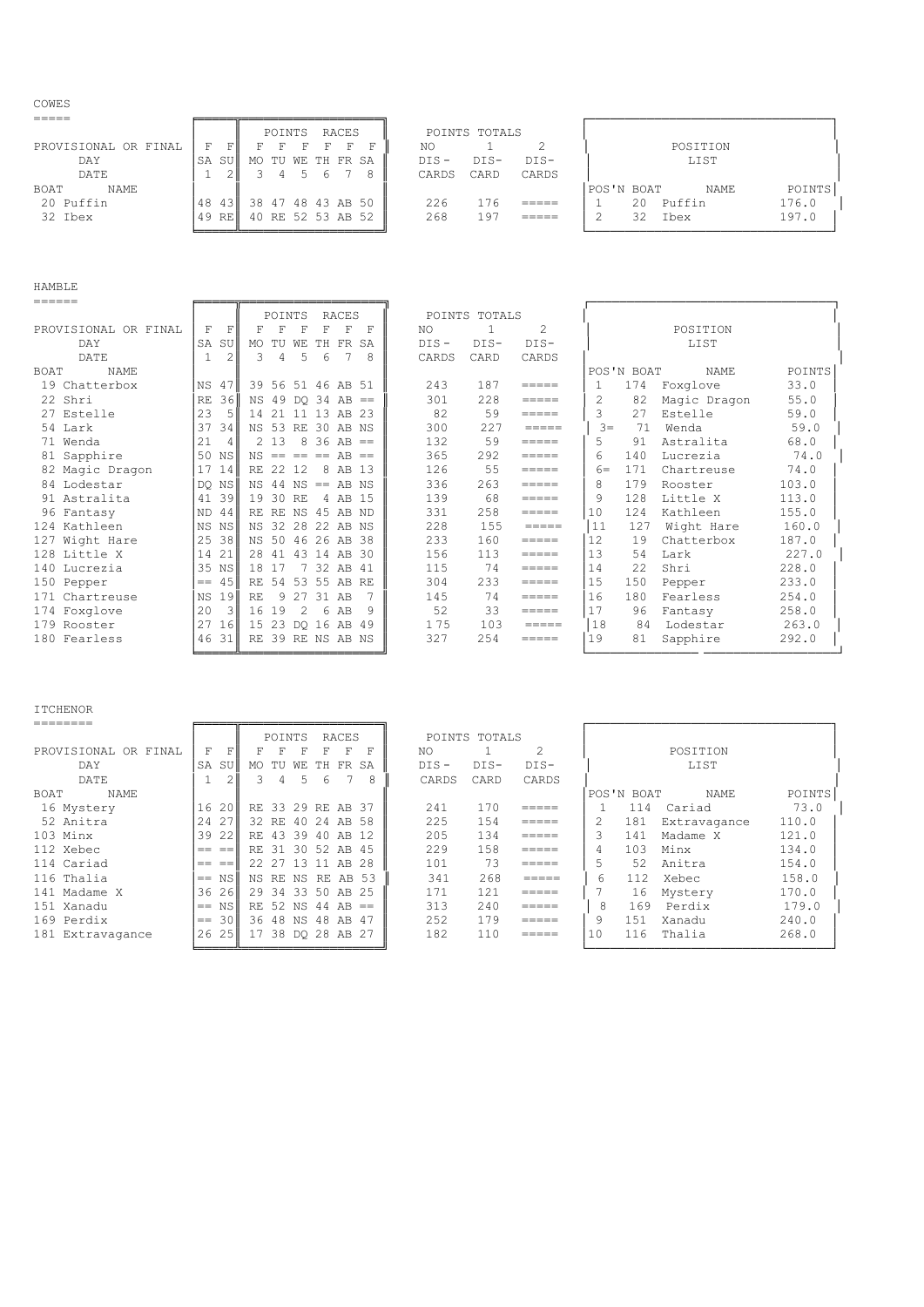LYMINGTON

|                                                                                                                                                                                                                                                                                                                                                                                                                                                                                  |                                | POINTS<br>RACES                                           | POINTS TOTALS                                                                                                                                                                                                                                                                                                                                                                                                                                                                                                                                                                                               |                                     |        |
|----------------------------------------------------------------------------------------------------------------------------------------------------------------------------------------------------------------------------------------------------------------------------------------------------------------------------------------------------------------------------------------------------------------------------------------------------------------------------------|--------------------------------|-----------------------------------------------------------|-------------------------------------------------------------------------------------------------------------------------------------------------------------------------------------------------------------------------------------------------------------------------------------------------------------------------------------------------------------------------------------------------------------------------------------------------------------------------------------------------------------------------------------------------------------------------------------------------------------|-------------------------------------|--------|
| PROVISIONAL OR FINAL                                                                                                                                                                                                                                                                                                                                                                                                                                                             | F<br>$\mathbf F$               | F<br>$_{\rm F}$<br>F<br>$\mathbf F$<br>$\mathbf{F}$<br>F  | 2<br>$\mathbf{1}$<br>NO                                                                                                                                                                                                                                                                                                                                                                                                                                                                                                                                                                                     | POSITION                            |        |
| <b>DAY</b>                                                                                                                                                                                                                                                                                                                                                                                                                                                                       | SA SU                          | WЕ<br>TH FR SA<br>MO TU                                   | $DIS -$<br>$DIS-$<br>$DIS-$                                                                                                                                                                                                                                                                                                                                                                                                                                                                                                                                                                                 | LIST                                |        |
| DATE                                                                                                                                                                                                                                                                                                                                                                                                                                                                             | $\mathbf{1}$<br>2              | 3<br>4<br>5<br>6<br>7<br>8                                | CARDS<br>CARDS<br>CARD                                                                                                                                                                                                                                                                                                                                                                                                                                                                                                                                                                                      |                                     |        |
| <b>BOAT</b><br><b>NAME</b>                                                                                                                                                                                                                                                                                                                                                                                                                                                       |                                |                                                           |                                                                                                                                                                                                                                                                                                                                                                                                                                                                                                                                                                                                             | POS'N BOAT<br><b>NAME</b>           | POINTS |
| 3 Silhouette                                                                                                                                                                                                                                                                                                                                                                                                                                                                     | 28 17                          | RE 25 17 RE AB 18                                         | 202<br>131                                                                                                                                                                                                                                                                                                                                                                                                                                                                                                                                                                                                  | 178<br>$\mathbf{1}$<br>Beatrix      | 10.8   |
| 9 Zest                                                                                                                                                                                                                                                                                                                                                                                                                                                                           | 29<br>10 <sup>°</sup>          | RE 61 34 42 AB 31                                         | 239<br>168<br>$\qquad \qquad \equiv \equiv \equiv \equiv \equiv$                                                                                                                                                                                                                                                                                                                                                                                                                                                                                                                                            | $\overline{2}$<br>144<br>La Mouette | 23.8   |
| 48 XL                                                                                                                                                                                                                                                                                                                                                                                                                                                                            | 40<br>6                        | 27 42 45 35 AB 39                                         | 188<br>143<br>$\qquad \qquad = \qquad \qquad = \qquad$                                                                                                                                                                                                                                                                                                                                                                                                                                                                                                                                                      | 3<br>156<br>Gleam                   | 32.0   |
| 56 Xanthus                                                                                                                                                                                                                                                                                                                                                                                                                                                                       | $\overline{4}$<br>7            | 10 14 18 23 AB<br>3                                       | 68<br>45<br>=====                                                                                                                                                                                                                                                                                                                                                                                                                                                                                                                                                                                           | $\overline{4}$<br>83<br>Seamist     | 39.0   |
| 69 Helena                                                                                                                                                                                                                                                                                                                                                                                                                                                                        | 31<br>-33                      | RE 46 42 39 AB 43                                         | 241<br>170<br>$\qquad \qquad \displaystyle =\qquad \qquad \displaystyle =\qquad \qquad$                                                                                                                                                                                                                                                                                                                                                                                                                                                                                                                     | 5<br>119<br>Lone Star               | 40.0   |
| 76 Myrtle                                                                                                                                                                                                                                                                                                                                                                                                                                                                        | 11<br>$=$                      | 21 29 44 10 AB 35                                         | 139<br>95<br>$\qquad \qquad \displaystyle =\qquad \qquad \displaystyle =\qquad \qquad$                                                                                                                                                                                                                                                                                                                                                                                                                                                                                                                      | 6<br>188<br>Extra                   | 43.0   |
| 83 Seamist                                                                                                                                                                                                                                                                                                                                                                                                                                                                       | $== 12$                        | 12 11<br>5 37 AB 11                                       | 76<br>39<br>$\qquad \qquad = \qquad \qquad = \qquad$                                                                                                                                                                                                                                                                                                                                                                                                                                                                                                                                                        | 7<br>56<br>Xanthus                  | 45.0   |
| 88 Ting How                                                                                                                                                                                                                                                                                                                                                                                                                                                                      | 47 41                          | 35 51 49 47 AB 46                                         | 228<br>177<br>$\qquad \qquad \displaystyle =\qquad \qquad \displaystyle =\qquad \qquad$                                                                                                                                                                                                                                                                                                                                                                                                                                                                                                                     | 8<br>164<br>Diana                   | 48.0   |
| 92 Persephone                                                                                                                                                                                                                                                                                                                                                                                                                                                                    | 11 NS                          | 13 24 20 21 AB 14                                         | 92<br>68<br>$=$ $=$ $=$ $=$                                                                                                                                                                                                                                                                                                                                                                                                                                                                                                                                                                                 | 9<br>117<br>$X$ -Ray                | 54.0   |
| 117 X-Ray                                                                                                                                                                                                                                                                                                                                                                                                                                                                        | RE<br>13                       | 8 23 21 29 AB<br>$\overline{c}$                           | 83<br>54<br>$=$ $=$ $=$ $=$                                                                                                                                                                                                                                                                                                                                                                                                                                                                                                                                                                                 | 10<br>175<br>Xenon                  | 61.0   |
| 119 Lone Star                                                                                                                                                                                                                                                                                                                                                                                                                                                                    | 1 NS                           | 3 51 10<br>7 AB 20                                        | 91<br>40<br>$== == =$                                                                                                                                                                                                                                                                                                                                                                                                                                                                                                                                                                                       | 11<br>92<br>Persephone              | 68.0   |
| La Mouette<br>144                                                                                                                                                                                                                                                                                                                                                                                                                                                                | 7<br>$==$                      | $\mathbf{1}$<br>4 15<br>9 AB 10                           | 38.7<br>$23.7 == ==$                                                                                                                                                                                                                                                                                                                                                                                                                                                                                                                                                                                        | 12<br>76<br>Myrtle                  | 95.0   |
| 147 Foxy                                                                                                                                                                                                                                                                                                                                                                                                                                                                         | RE<br>ND                       | NS NS RE ND AB NS                                         | 288<br>361<br>$=====$                                                                                                                                                                                                                                                                                                                                                                                                                                                                                                                                                                                       | 13<br>3<br>Silhouette               | 131.0  |
|                                                                                                                                                                                                                                                                                                                                                                                                                                                                                  | 8                              |                                                           | $=$ $=$ $=$ $=$                                                                                                                                                                                                                                                                                                                                                                                                                                                                                                                                                                                             | 48                                  |        |
| 156 Gleam                                                                                                                                                                                                                                                                                                                                                                                                                                                                        | $\overline{c}$                 | 7 16 NS AB<br>4<br>5                                      | 32<br>105                                                                                                                                                                                                                                                                                                                                                                                                                                                                                                                                                                                                   | 14<br>XL                            | 143.0  |
| 160 Merlin                                                                                                                                                                                                                                                                                                                                                                                                                                                                       | 18<br>23                       | 24 36 41 ND AB ND                                         | 243<br>172<br>$=$ $=$ $=$ $=$                                                                                                                                                                                                                                                                                                                                                                                                                                                                                                                                                                               | 15<br>163<br>Misty                  | 164.0  |
| 161 Xap                                                                                                                                                                                                                                                                                                                                                                                                                                                                          | NS<br>$=$                      | RE ND 47 RE AB<br>$=$                                     | 333<br>260<br>$=$ $=$ $=$ $=$                                                                                                                                                                                                                                                                                                                                                                                                                                                                                                                                                                               | 16<br>9<br>Zest                     | 168.0  |
| 163 Misty                                                                                                                                                                                                                                                                                                                                                                                                                                                                        | == ==                          | $==$ ND 35 25 AB 33                                       | 237<br>164<br>$=$ $=$ $=$ $=$                                                                                                                                                                                                                                                                                                                                                                                                                                                                                                                                                                               | $16=$<br>176<br>Crumpet             | 168.0  |
| 164 Diana                                                                                                                                                                                                                                                                                                                                                                                                                                                                        | 32 10                          | RE<br>8<br>4 19 AB 17                                     | 119<br>48<br>$\frac{1}{1}$                                                                                                                                                                                                                                                                                                                                                                                                                                                                                                                                                                                  | 18<br>69<br>Helena                  | 170.0  |
| 175 Xenon                                                                                                                                                                                                                                                                                                                                                                                                                                                                        | 12 24                          | 26<br>6 19 17 AB 19                                       | 87<br>61<br>$=$ $=$ $=$ $=$                                                                                                                                                                                                                                                                                                                                                                                                                                                                                                                                                                                 | 19<br>160<br>Merlin                 | 172.0  |
| 176 Crumpet                                                                                                                                                                                                                                                                                                                                                                                                                                                                      | 24 NS                          | RE 12 14 RE AB NS                                         | 241<br>168<br>$=$ $=$ $=$ $=$                                                                                                                                                                                                                                                                                                                                                                                                                                                                                                                                                                               | 20<br>88<br>Ting How                | 177.0  |
| 178 Beatrix                                                                                                                                                                                                                                                                                                                                                                                                                                                                      | 6<br>$=$ $=$                   | 5<br>2 DO<br>3 AB<br>1                                    | 82.7<br>$10.7$ =====                                                                                                                                                                                                                                                                                                                                                                                                                                                                                                                                                                                        | 21<br>161<br>Xap                    | 260.0  |
| 188 Extra                                                                                                                                                                                                                                                                                                                                                                                                                                                                        | 5 DQ                           | 7 RE<br>-9<br>5 AB 22                                     | 114<br>43<br>$\qquad \qquad \displaystyle =\qquad \qquad \displaystyle =\qquad \qquad$                                                                                                                                                                                                                                                                                                                                                                                                                                                                                                                      | 22<br>147<br>Foxy                   | 288.0  |
|                                                                                                                                                                                                                                                                                                                                                                                                                                                                                  |                                |                                                           |                                                                                                                                                                                                                                                                                                                                                                                                                                                                                                                                                                                                             |                                     |        |
| PARKSTONE<br>---------                                                                                                                                                                                                                                                                                                                                                                                                                                                           |                                |                                                           |                                                                                                                                                                                                                                                                                                                                                                                                                                                                                                                                                                                                             |                                     |        |
|                                                                                                                                                                                                                                                                                                                                                                                                                                                                                  |                                |                                                           |                                                                                                                                                                                                                                                                                                                                                                                                                                                                                                                                                                                                             |                                     |        |
|                                                                                                                                                                                                                                                                                                                                                                                                                                                                                  |                                | POINTS<br><b>RACES</b>                                    | POINTS TOTALS                                                                                                                                                                                                                                                                                                                                                                                                                                                                                                                                                                                               |                                     |        |
| PROVISIONAL OR FINAL                                                                                                                                                                                                                                                                                                                                                                                                                                                             | $\mathbf F$<br>$\mathbf F$     | F<br>$\mathbf F$<br>$\mathbf F$<br>F<br>$\mathbf{F}$<br>F | 2<br>$\mathbf{1}$<br>NO                                                                                                                                                                                                                                                                                                                                                                                                                                                                                                                                                                                     | POSITION                            |        |
| DAY                                                                                                                                                                                                                                                                                                                                                                                                                                                                              | SA<br>SU                       | MO TU WE<br>TH FR SA                                      | DIS-<br>$DIS-$<br>$DIS-$                                                                                                                                                                                                                                                                                                                                                                                                                                                                                                                                                                                    | LIST                                |        |
| DATE                                                                                                                                                                                                                                                                                                                                                                                                                                                                             | $\mathbf{1}$<br>$\overline{c}$ | 3<br>5<br>7<br>4<br>6<br>8                                | CARDS<br>CARD<br>CARDS                                                                                                                                                                                                                                                                                                                                                                                                                                                                                                                                                                                      |                                     |        |
| <b>BOAT</b><br><b>NAME</b>                                                                                                                                                                                                                                                                                                                                                                                                                                                       |                                |                                                           |                                                                                                                                                                                                                                                                                                                                                                                                                                                                                                                                                                                                             | POS'N BOAT<br><b>NAME</b>           | POINTS |
| 43 Moonfleet                                                                                                                                                                                                                                                                                                                                                                                                                                                                     | 22 NS                          | 20<br>20 26 20 AB 24                                      | 110<br>84<br>$=$ $=$ $=$ $=$                                                                                                                                                                                                                                                                                                                                                                                                                                                                                                                                                                                | 187<br>$\mathbf{1}$<br>Zoe          | 10.5   |
| 55 Falconet                                                                                                                                                                                                                                                                                                                                                                                                                                                                      | 33<br>32                       | NS NS 38<br>41 AB 21                                      | 246<br>173<br>$\qquad \qquad \displaystyle =\qquad \qquad \displaystyle =\qquad \qquad$                                                                                                                                                                                                                                                                                                                                                                                                                                                                                                                     | $\overline{2}$<br>184<br>Offcut     | 13.8   |
| 74 Fiona                                                                                                                                                                                                                                                                                                                                                                                                                                                                         | 38 18                          | 34 26<br>37 38 AB<br>$=$                                  | 208<br>135<br>$=$ $=$ $=$ $=$                                                                                                                                                                                                                                                                                                                                                                                                                                                                                                                                                                               | 3<br>167<br>Tantarra                | 38.0   |
| 85 Harlequin                                                                                                                                                                                                                                                                                                                                                                                                                                                                     | NS.<br>37                      | 33 40 32 RE AB<br>-44                                     | 220<br>149<br>$=$ $=$ $=$ $=$                                                                                                                                                                                                                                                                                                                                                                                                                                                                                                                                                                               | 4<br>165<br>Tortoise                | 56.0   |
| 126 Minuet                                                                                                                                                                                                                                                                                                                                                                                                                                                                       | 30 15                          | 30 15<br>24 51 AB 34                                      | 154<br>103<br>$=$ $=$ $=$ $=$                                                                                                                                                                                                                                                                                                                                                                                                                                                                                                                                                                               | 5<br>43<br>Moonfleet                | 84.0   |
| 165 Tortoise                                                                                                                                                                                                                                                                                                                                                                                                                                                                     | 9 NS                           | 9 16<br>22 15 AB 16                                       | 78<br>56<br>=====                                                                                                                                                                                                                                                                                                                                                                                                                                                                                                                                                                                           | 6<br>Minuet<br>126                  | 103.0  |
| 167 Tantarra                                                                                                                                                                                                                                                                                                                                                                                                                                                                     | 3<br>$\mathbf{1}$              | 2 AB<br>6<br>19                                           | 110<br>38<br>=====                                                                                                                                                                                                                                                                                                                                                                                                                                                                                                                                                                                          | 7<br>74                             |        |
|                                                                                                                                                                                                                                                                                                                                                                                                                                                                                  | $=$                            | 11 DQ                                                     |                                                                                                                                                                                                                                                                                                                                                                                                                                                                                                                                                                                                             | Fiona                               | 135.0  |
| 184 Offcut                                                                                                                                                                                                                                                                                                                                                                                                                                                                       | 15                             | 3<br>1 RE AB<br>6<br>4                                    | 84.7<br>$13.7 == ==$                                                                                                                                                                                                                                                                                                                                                                                                                                                                                                                                                                                        | 8<br>85<br>Harlequin                | 149.0  |
| 187 Zoe                                                                                                                                                                                                                                                                                                                                                                                                                                                                          | 2 NS                           | 3<br>DQ.<br>$\mathbf{1}$<br>1 AB<br>6                     | 82.5<br>$10.5$ =====                                                                                                                                                                                                                                                                                                                                                                                                                                                                                                                                                                                        | 9<br>55<br>Falconet                 | 173.0  |
|                                                                                                                                                                                                                                                                                                                                                                                                                                                                                  |                                |                                                           |                                                                                                                                                                                                                                                                                                                                                                                                                                                                                                                                                                                                             |                                     |        |
| YARMOUTH                                                                                                                                                                                                                                                                                                                                                                                                                                                                         |                                |                                                           |                                                                                                                                                                                                                                                                                                                                                                                                                                                                                                                                                                                                             |                                     |        |
| $\begin{tabular}{lllllllllllll} \multicolumn{2}{l}{} & \multicolumn{2}{l}{} & \multicolumn{2}{l}{} & \multicolumn{2}{l}{} & \multicolumn{2}{l}{} & \multicolumn{2}{l}{} & \multicolumn{2}{l}{} & \multicolumn{2}{l}{} & \multicolumn{2}{l}{} & \multicolumn{2}{l}{} & \multicolumn{2}{l}{} & \multicolumn{2}{l}{} & \multicolumn{2}{l}{} & \multicolumn{2}{l}{} & \multicolumn{2}{l}{} & \multicolumn{2}{l}{} & \multicolumn{2}{l}{} & \multicolumn{2}{l}{} & \multicolumn{2}{l$ |                                |                                                           |                                                                                                                                                                                                                                                                                                                                                                                                                                                                                                                                                                                                             |                                     |        |
|                                                                                                                                                                                                                                                                                                                                                                                                                                                                                  |                                | POINTS RACES                                              | POINTS TOTALS                                                                                                                                                                                                                                                                                                                                                                                                                                                                                                                                                                                               |                                     |        |
| PROVISIONAL OR FINAL                                                                                                                                                                                                                                                                                                                                                                                                                                                             | FF                             | F F F F F F                                               | $\mathbf{1}$<br>$\overline{2}$<br>NO L                                                                                                                                                                                                                                                                                                                                                                                                                                                                                                                                                                      | POSITION                            |        |
| DAY                                                                                                                                                                                                                                                                                                                                                                                                                                                                              |                                | SA SU MO TU WE TH FR SA                                   | $DIS-$<br>$DIS -$<br>$DIS-$                                                                                                                                                                                                                                                                                                                                                                                                                                                                                                                                                                                 | LIST                                |        |
| DATE                                                                                                                                                                                                                                                                                                                                                                                                                                                                             | $1 \quad 2$                    | 3 4 5 6<br>7 8                                            | CARDS<br>CARD<br>CARDS                                                                                                                                                                                                                                                                                                                                                                                                                                                                                                                                                                                      |                                     |        |
| BOAT NAME                                                                                                                                                                                                                                                                                                                                                                                                                                                                        |                                |                                                           |                                                                                                                                                                                                                                                                                                                                                                                                                                                                                                                                                                                                             | POS'N BOAT NAME                     | POINTS |
| 5 Madcap                                                                                                                                                                                                                                                                                                                                                                                                                                                                         |                                | 29 40 RE 37 NS 33 AB NS                                   | 287<br>214<br>$\qquad \qquad \overline{\qquad \qquad }=\overline{\qquad \qquad }=\overline{\qquad \qquad }=\overline{\qquad \qquad }=\overline{\qquad \qquad }=\overline{\qquad \qquad }=\overline{\qquad \qquad }=\overline{\qquad \qquad }=\overline{\qquad \qquad }=\overline{\qquad \qquad }=\overline{\qquad \qquad }=\overline{\qquad \qquad }=\overline{\qquad \qquad }=\overline{\qquad \qquad }=\overline{\qquad \qquad }=\overline{\qquad \qquad }=\overline{\qquad \qquad }=\overline{\qquad \qquad }=\overline{\qquad \qquad }=\overline{\qquad \qquad }=\overline{\qquad \qquad }=\overline{\$ | 110 Betox<br>$\mathbf{1}$           | 65.0   |
| 34 Seafoam                                                                                                                                                                                                                                                                                                                                                                                                                                                                       | 34                             | 9 ND 35 25 18 AB 32                                       | 181<br>110<br>$\qquad \qquad \displaystyle =\qquad \qquad \displaystyle =\qquad \qquad$                                                                                                                                                                                                                                                                                                                                                                                                                                                                                                                     | 2<br>34 Seafoam                     | 110.0  |
| 53 Quest                                                                                                                                                                                                                                                                                                                                                                                                                                                                         | 42 35                          | 31 NS 36 27 AB 26                                         | 193<br>120<br>$\qquad \qquad \displaystyle =\qquad \qquad \displaystyle =\qquad \qquad$                                                                                                                                                                                                                                                                                                                                                                                                                                                                                                                     | 3<br>53 Quest                       | 120.0  |
| 95 Etoile                                                                                                                                                                                                                                                                                                                                                                                                                                                                        | 44 42                          | 37 55 50 RE AB 48                                         | 261<br>190<br>$\qquad \qquad \displaystyle =\qquad \qquad \displaystyle =\qquad \qquad$                                                                                                                                                                                                                                                                                                                                                                                                                                                                                                                     | $\overline{4}$<br>133 Leda          | 175.0  |
| 110 Betox                                                                                                                                                                                                                                                                                                                                                                                                                                                                        | 19<br>8 <sup>1</sup>           | 25 5 23 12 AB 29                                          | 94<br>65<br>$=$ $=$ $=$ $=$                                                                                                                                                                                                                                                                                                                                                                                                                                                                                                                                                                                 | 95 Etoile<br>5                      | 190.0  |
| 115 MIX                                                                                                                                                                                                                                                                                                                                                                                                                                                                          | ND 28                          | RE RE 31 49 AB 40                                         | 262<br>191<br>$\qquad \qquad \overline{\qquad \qquad }=\overline{\qquad \qquad }=\overline{\qquad \qquad }=\overline{\qquad \qquad }=\overline{\qquad \qquad }=\overline{\qquad \qquad }=\overline{\qquad \qquad }=\overline{\qquad \qquad }=\overline{\qquad \qquad }=\overline{\qquad \qquad }=\overline{\qquad \qquad }=\overline{\qquad \qquad }=\overline{\qquad \qquad }=\overline{\qquad \qquad }=\overline{\qquad \qquad }=\overline{\qquad \qquad }=\overline{\qquad \qquad }=\overline{\qquad \qquad }=\overline{\qquad \qquad }=\overline{\qquad \qquad }=\overline{\qquad \qquad }=\overline{\$ | 6<br>115<br>MIX                     | 191.0  |
| 133 Leda                                                                                                                                                                                                                                                                                                                                                                                                                                                                         | 43 NS                          | 23 45 NS RE AB 36                                         | 248<br>175<br>$=$ $=$ $=$ $=$                                                                                                                                                                                                                                                                                                                                                                                                                                                                                                                                                                               | 7<br>5<br>Madcap                    | 214.0  |
| 153 Sans Souci                                                                                                                                                                                                                                                                                                                                                                                                                                                                   |                                | 45 46 RE RE 54 54 AB 54                                   | 304<br>233<br>$\qquad \qquad \overline{\qquad \qquad }=\overline{\qquad \qquad }=\overline{\qquad \qquad }=\overline{\qquad \qquad }=\overline{\qquad \qquad }=\overline{\qquad \qquad }=\overline{\qquad \qquad }=\overline{\qquad \qquad }=\overline{\qquad \qquad }=\overline{\qquad \qquad }=\overline{\qquad \qquad }=\overline{\qquad \qquad }=\overline{\qquad \qquad }=\overline{\qquad \qquad }=\overline{\qquad \qquad }=\overline{\qquad \qquad }=\overline{\qquad \qquad }=\overline{\qquad \qquad }=\overline{\qquad \qquad }=\overline{\qquad \qquad }=\overline{\qquad \qquad }=\overline{\$ | 8<br>153 Sans Souci                 | 233.0  |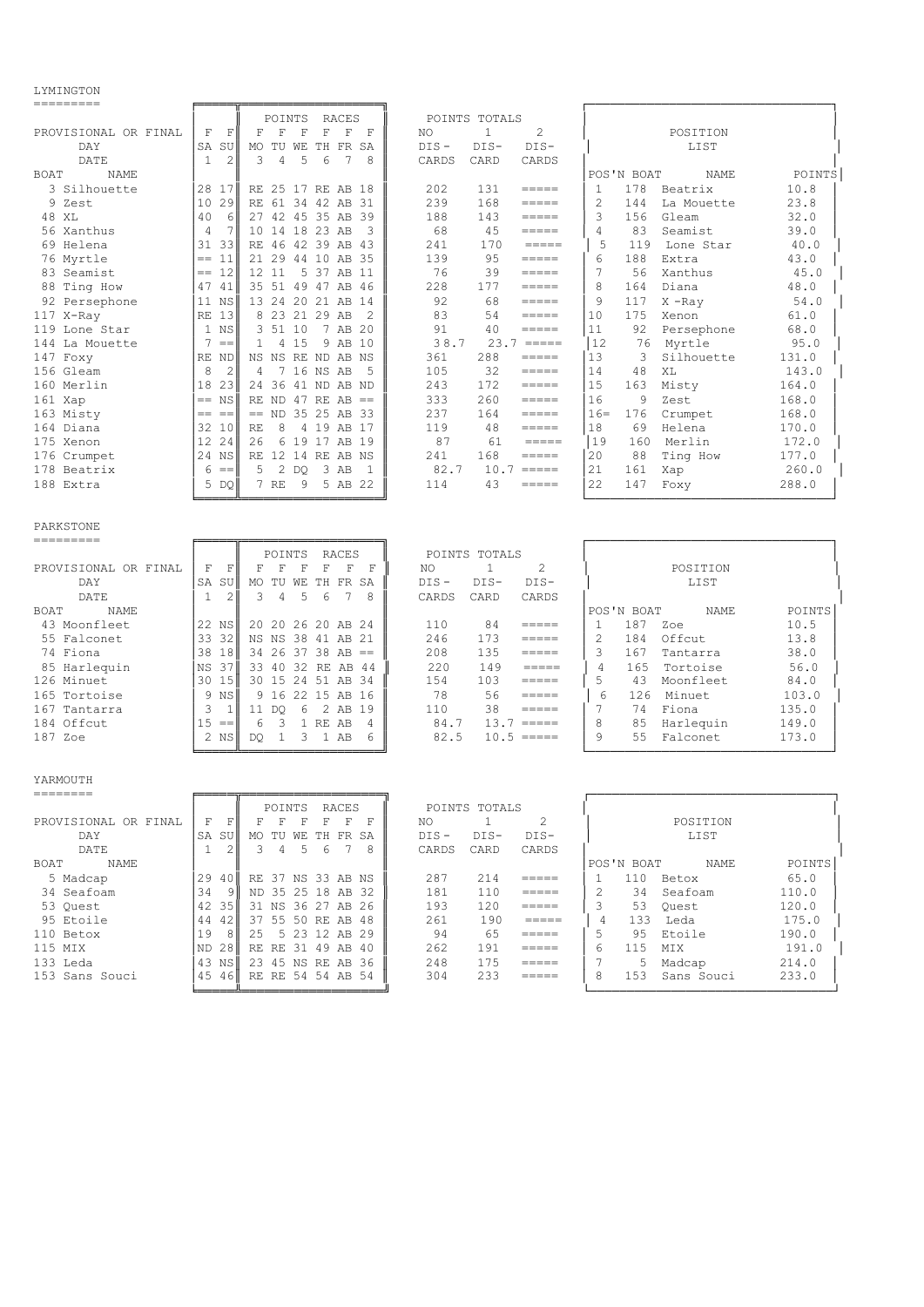LIFEBOAT SPOONS

| ===============            |                              |                                                                                                                   |         |               |                                                 |                      |              |        |
|----------------------------|------------------------------|-------------------------------------------------------------------------------------------------------------------|---------|---------------|-------------------------------------------------|----------------------|--------------|--------|
|                            |                              | POINTS<br><b>RACES</b>                                                                                            |         | POINTS TOTALS |                                                 |                      |              |        |
| PROVISIONAL OR FINAL       | F<br>$\overline{\mathrm{F}}$ | $\mathbf{F}$<br>$\overline{\mathrm{F}}$<br>$\mathbf F$<br>$\overline{\mathrm{F}}$<br>$\overline{\mathrm{F}}$<br>F | NO      | $\mathbf{1}$  | $\overline{c}$                                  |                      | POSITION     |        |
| <b>DAY</b>                 | <b>SA</b><br>SU              | MO TU WE<br>TH<br>FR SA                                                                                           | $DTS -$ | $DIS-$        | $DTS-$                                          |                      | LIST         |        |
| DATE                       | 1<br>2                       | 3<br>$\overline{4}$<br>5<br>6<br>7<br>8                                                                           | CARDS   | CARD          | CARDS                                           |                      |              |        |
| <b>BOAT</b><br><b>NAME</b> |                              |                                                                                                                   |         |               |                                                 | POS'N BOAT           | <b>NAME</b>  | POINTS |
| 5 Madcap                   | 29<br>40                     | RE 37 NS 33 AB NS                                                                                                 | 287     | 214           | =====                                           | $\mathbf{1}$<br>164  | Diana        | 48.0   |
| 16 Mystery                 | 16<br>20                     | RE 33 29 RE AB 37                                                                                                 | 241     | 170           |                                                 | $\overline{c}$<br>27 | Estelle      | 59.0   |
| 19 Chatterbox              | $_{\rm NS}$<br>47            | 39 56 51 46 AB 51                                                                                                 | 243     | 187           | $\qquad \qquad = \qquad \qquad = \qquad \qquad$ | 3<br>110             | Betox        | 65.0   |
| 20 Puffin                  | 48<br>43                     | 38 47 48 43 AB<br>50                                                                                              | 226     | 176           | $=$ $=$ $=$ $=$                                 | 114<br>4             | Cariad       | 73.0   |
| 22 Shri                    | 36<br><b>RE</b>              | NS 49 DO 34 AB<br>$=$                                                                                             | 301     | 228           | =====                                           | 5<br>140             | Lucrezia     | 74.0   |
| Estelle<br>2.7             | 23<br>5                      | 14 21 11 13 AB 23                                                                                                 | 82      | 59            | $=====$                                         | $5 =$<br>171         | Chartreuse   | 74.0   |
| 32 Ibex                    | 49<br>RF.                    | 40 RE 52 53 AB 52                                                                                                 | 268     | 197           | $=$ $=$ $=$ $=$                                 | 7<br>43              | Moonfleet    | 84.0   |
| 34<br>Seafoam              | 34<br>9                      | ND 35 25 18<br>AB<br>-32                                                                                          | 181     | 110           | $= = = = =$                                     | 8<br>76              | Myrtle       | 95.0   |
| 43 Moonfleet               | 22<br>NS                     | 20 20 26 20 AB<br>24                                                                                              | 110     | 84            | =====                                           | 9<br>126             | Minuet       | 103.0  |
| 48 XT.                     | 40<br>6                      | 27, 42<br>45 35 AB 39                                                                                             | 188     | 143           | $=$ $=$ $=$ $=$                                 | 10<br>34             | Seafoam      | 110.0  |
| 53 Ouest                   | 42<br>35                     | 36<br>27 AB<br>31 NS<br>26                                                                                        | 193     | 120           | =====                                           | $10 =$<br>181        | Extravagance | 110.0  |
| 55 Falconet                | 33<br>32                     | NS NS 38 41 AB<br>-21                                                                                             | 246     | 173           | $=====$                                         | 12<br>128            | Little X     | 113.0  |
| 69 Helena                  | 31 33                        | RE 46 42 39 AB<br>-43                                                                                             | 241     | 170           | =====                                           | 13<br>53             | Ouest        | 120.0  |
| 76 Myrtle                  | 11<br>$=$                    | 21 29 44 10 AB<br>- 35                                                                                            | 139     | 95            | $= = = = =$                                     | 14<br>141            | Madame X     | 121.0  |
| 84 Lodestar                | DQ NS                        | $NS$ 44 $NS$ == AB $NS$                                                                                           | 336     | 263           |                                                 | 15<br>103            | Minx         | 134.0  |
| 85 Harlequin               | 37<br>$_{\rm NS}$            | 33 40 32 RE<br>AB<br>-44                                                                                          | 220     | 149           | $= = = = =$                                     | 16<br>48             | XL           | 143.0  |
| 88 Ting How                | 47<br>41                     | 35 51 49 47 AB 46                                                                                                 | 228     | 177           | $=====$                                         | 17<br>85             | Harlequin    | 149.0  |
| 95 Etoile                  | 42<br>44                     | 37 55 50 RE AB<br>-48                                                                                             | 261     | 190           | =====                                           | 18<br>127            | Wight Hare   | 160.0  |
| 103 Minx                   | 39<br>22                     | RE 43 39 40 AB<br>12                                                                                              | 205     | 134           | $== == ==$                                      | 19<br>16             | Mystery      | 170.0  |
| 110 Betox                  | 19<br>8                      | 2.5<br>5 23 12 AB 29                                                                                              | 94      | 65            | =====                                           | $19 =$<br>69         | Helena       | 170.0  |
| 114 Cariad                 | $=$<br>$=$                   | 22 27 13 11 AB 28                                                                                                 | 101     | 73            | =====                                           | 21<br>55             | Falconet     | 173.0  |
| 115 MTX                    | 28<br><b>ND</b>              | RE RE 31 49 AB<br>-40                                                                                             | 262     | 191           | $=====$                                         | 22<br>133            | Leda         | 175.0  |
| 116 Thalia                 | $==$ NS                      | NS RE NS RE AB 53                                                                                                 | 341     | 268           | =====                                           | 23<br>20             | Puffin       | 176.0  |
| 126 Minuet                 | 30<br>15                     | 30 15 24 51 AB 34                                                                                                 | 154     | 103           | $=====$                                         | 24<br>88             | Ting How     | 177.0  |
| 127 Wight Hare             | 25<br>38                     | NS 50 46 26 AB 38                                                                                                 | 233     | 160           | $= = = = =$                                     | 25<br>169            | Perdix       | 179.0  |
| 128 Little X               | 21<br>14                     | 28 41 43 14 AB 30                                                                                                 | 156     | 113           | $=$ $=$ $=$ $=$                                 | 26<br>19             | Chatterbox   | 187.0  |
| 133 Leda                   | NS<br>43                     | 23 45 NS RE<br>AB<br>-36                                                                                          | 248     | 175           | $= = = = =$                                     | 27<br>95             | Etoile       | 190.0  |
| 140 Lucrezia               | 35<br>ΝS                     | 7 32 AB<br>18 17<br>41                                                                                            | 115     | 74            | =====                                           | 28<br>115            | MIX          | 19 1.0 |
| Madame X<br>141            | 26<br>36                     | 29 34 33 50 AB<br>25                                                                                              | 171     | 121           | $= = = = =$                                     | 29<br>32             | Ibex         | 197.0  |
| 147 Foxy                   | RE<br>ND                     | NS NS RE ND AB NS                                                                                                 | 361     | 288           | =====                                           | 30<br>5              | Madcap       | 214.0  |
| 150 Pepper                 | 45<br>$=$                    | RE 54 53 55 AB RE                                                                                                 | 304     | 233           | $=====$                                         | 22.2<br>31           | Shri         | 228.0  |
| 151 Xanadu                 | $==$ NS                      | RE 52 NS 44 AB<br>$=$                                                                                             | 313     | 240           | $=$ $=$ $=$ $=$                                 | 32<br>150            | Pepper       | 233.0  |
| 153 Sans Souci             | 45<br>46                     | RE RE 54 54 AB<br>54                                                                                              | 304     | 233           | $=$ $=$ $=$ $=$                                 | $32 =$<br>153        | Sans Souci   | 233.0  |
| 161 Xap                    | $==$ NS                      | RE ND 47 RE AB<br>$=$                                                                                             | 333     | 260           | =====                                           | 34<br>151            | Xanadu       | 240.0  |
| 164 Diana                  | 32<br>10                     | <b>RE</b><br>8<br>4<br>19<br>AB<br>-17                                                                            | 119     | 48            | $= = = = =$                                     | 35<br>180            | Fearless     | 254.0  |
| 169 Perdix                 | 30<br>$==$                   | 36 48 NS 48 AB<br>-47                                                                                             | 252     | 179           | =====                                           | 36<br>161            | Xap          | 260.0  |
| 171 Chartreuse             | 19<br>NS                     | 9 27 31 AB<br><b>RE</b><br>7                                                                                      | 145     | 74            | $= = = = =$                                     | 37<br>84             | Lodestar     | 263.0  |
| 180 Fearless               | 46<br>31                     | RE 39 RE NS AB NS                                                                                                 | 327     | 254           | =====                                           | 38<br>116            | Thalia       | 268.0  |
| 181 Extravagance           | 26 25                        | 17 38 DO 28 AB 27                                                                                                 | 182     | 110           | =====                                           | 39<br>147            | Foxy         | 288.0  |
|                            |                              |                                                                                                                   |         |               |                                                 |                      |              |        |

## OLD MASTERS' CUP

|                      |             |     | POINTS |   |            | RACES                   |         | POINTS TOTALS |                |   |            |              |        |
|----------------------|-------------|-----|--------|---|------------|-------------------------|---------|---------------|----------------|---|------------|--------------|--------|
| PROVISIONAL OR FINAL | FI<br>F     |     |        |   | F          | F<br>ы                  | NO.     |               |                |   |            | POSTTION     |        |
| DAY                  | SA<br>.sul  | MO  | TU     |   |            | WE TH FR SA             | $DIS -$ | $DTS-$        | $DTS-$         |   |            | LIST         |        |
| DATE                 |             |     | 4      | 5 | 6          | 8                       | CARDS   | CARD          | CARDS          |   |            |              |        |
| NAME<br><b>BOAT</b>  |             |     |        |   |            |                         |         |               |                |   | POS'N BOAT | NAME         | POINTS |
| 22 Shri              | 36 II<br>RE |     |        |   |            | $NS 49 DO 34 AB ==$     | 301     | 228           | =====          |   | 156        | Gleam        | 32.0   |
| 84 Lodestar          | NSI<br>DO I |     |        |   |            | $NS$ 44 $NS$ == AB $NS$ | 336     | 263           | =====          |   | 164        | Diana        | 48.0   |
| 156 Gleam            | 8           | 4   |        |   | 7 16 NS AB | .5                      | 105     | 32            | =====          |   | 181        | Extravagance | 110.0  |
| 164 Diana            | 32<br>10F   | RF. | 8      |   |            | 4 19 AB 17              | 119     | 48            | =====          | 4 | 176        | Crumpet      | 168.0  |
| 176 Crumpet          | 24<br>NSI   |     |        |   |            | RE 12 14 RE AB NS       | 2.41    | 168           | =====          | 5 | 2.2        | Shri         | 228.0  |
| 181<br>Extravagance  | 25 l<br>26  | 17  |        |   |            | 38 DO 28 AB 27          | 182     | 110           | ------<br>---- | 6 | 84         | Lodestar     | 263.0  |
|                      |             |     |        |   |            |                         |         |               |                |   |            |              |        |